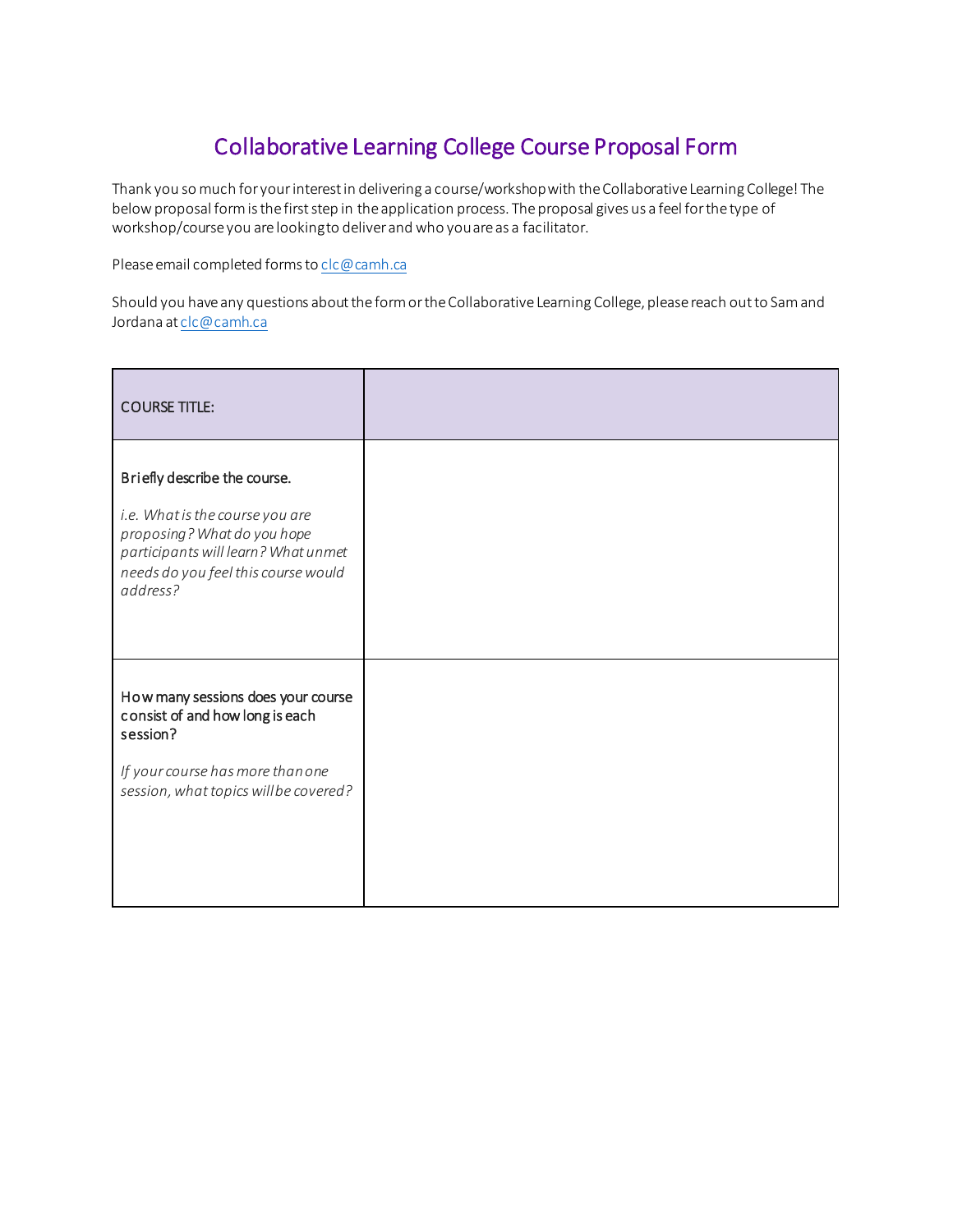| Do you identify as someone who has<br>lived/living experience of mental<br>health and/or substance use<br>challenges?<br>Collaborative Learning College<br>courses are co-created, co-produced<br>and co-facilitated by people with lived<br>experience of mental health,<br>addiction and/or substance use<br>challenges. | Yes<br>No |
|----------------------------------------------------------------------------------------------------------------------------------------------------------------------------------------------------------------------------------------------------------------------------------------------------------------------------|-----------|
| If applicable, how will you use your<br>lived experience in the course?<br>What are effective ways to use lived<br>experience? What are ineffective<br>ways?                                                                                                                                                               |           |
| Are there other lived experience<br>perspectives that you will be bringing<br>to the course?<br>e.g. racialized, 2SLGBTQ+,<br>neurodiversity etc.                                                                                                                                                                          |           |
| Who is your intended audience?<br>Is the course intended for a specific<br>demographic?                                                                                                                                                                                                                                    |           |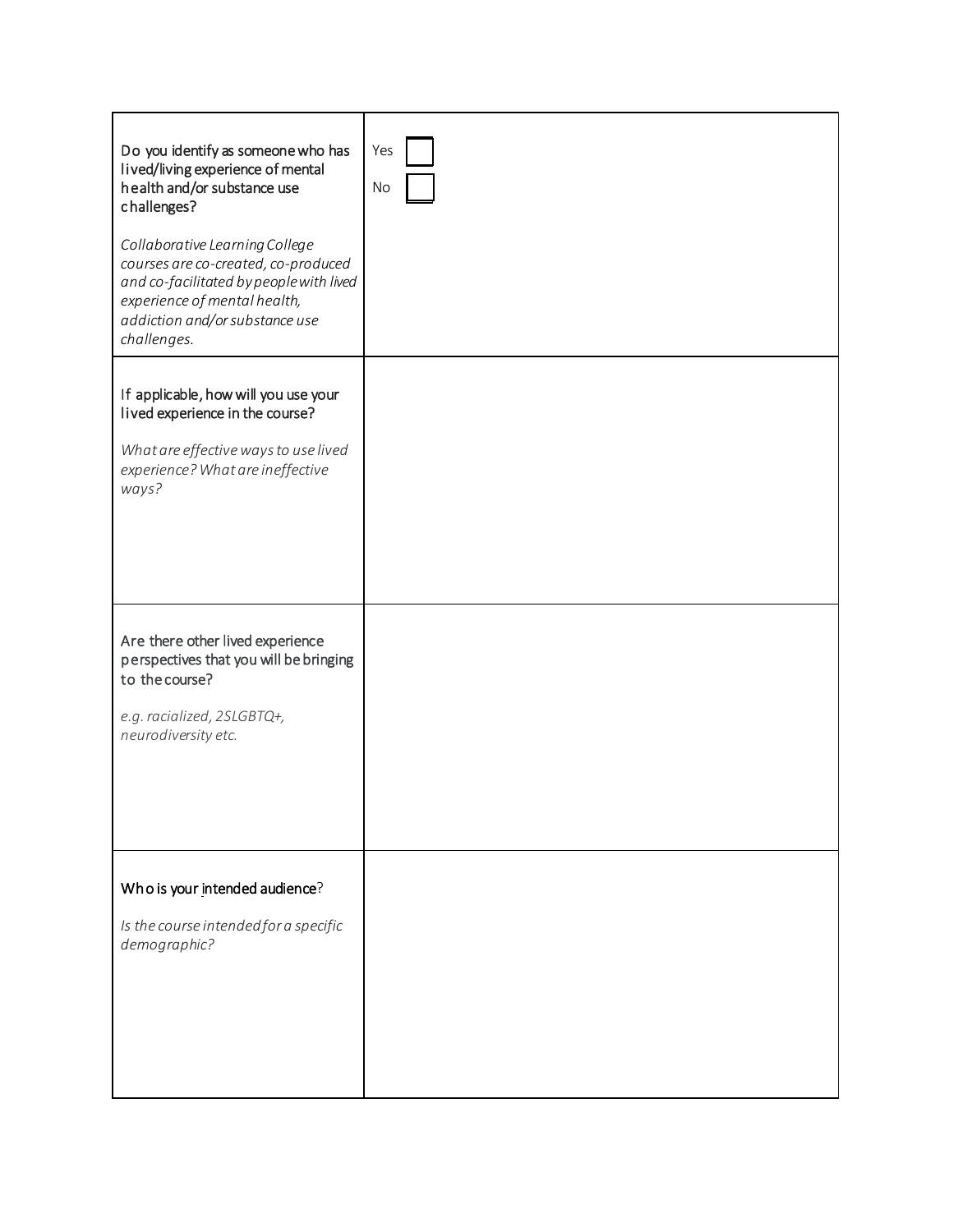| How will this course be developed<br>and facilitated so that it is accessible<br>to individuals with diverse learning<br>styles and levels of knowledge?                                                                                                     |  |
|--------------------------------------------------------------------------------------------------------------------------------------------------------------------------------------------------------------------------------------------------------------|--|
| What qualifies you to facilitate this<br>course?<br>Do you have relevant lived or subject<br>matter experience? How did you<br>develop competency around the<br>course content?                                                                              |  |
| Do you have experience with<br>facilitation, co-facilitation or course<br>development? If so, please describe<br>your experience.<br>Please share any experience you have<br>facilitating groups, incl. group size,<br>demographic(s), length of groups etc. |  |
| What support might you need? What<br>barriers do you anticipate (if any)?<br>Do you need support building the<br>course content or facilitating? What<br>might be challenges for you?                                                                        |  |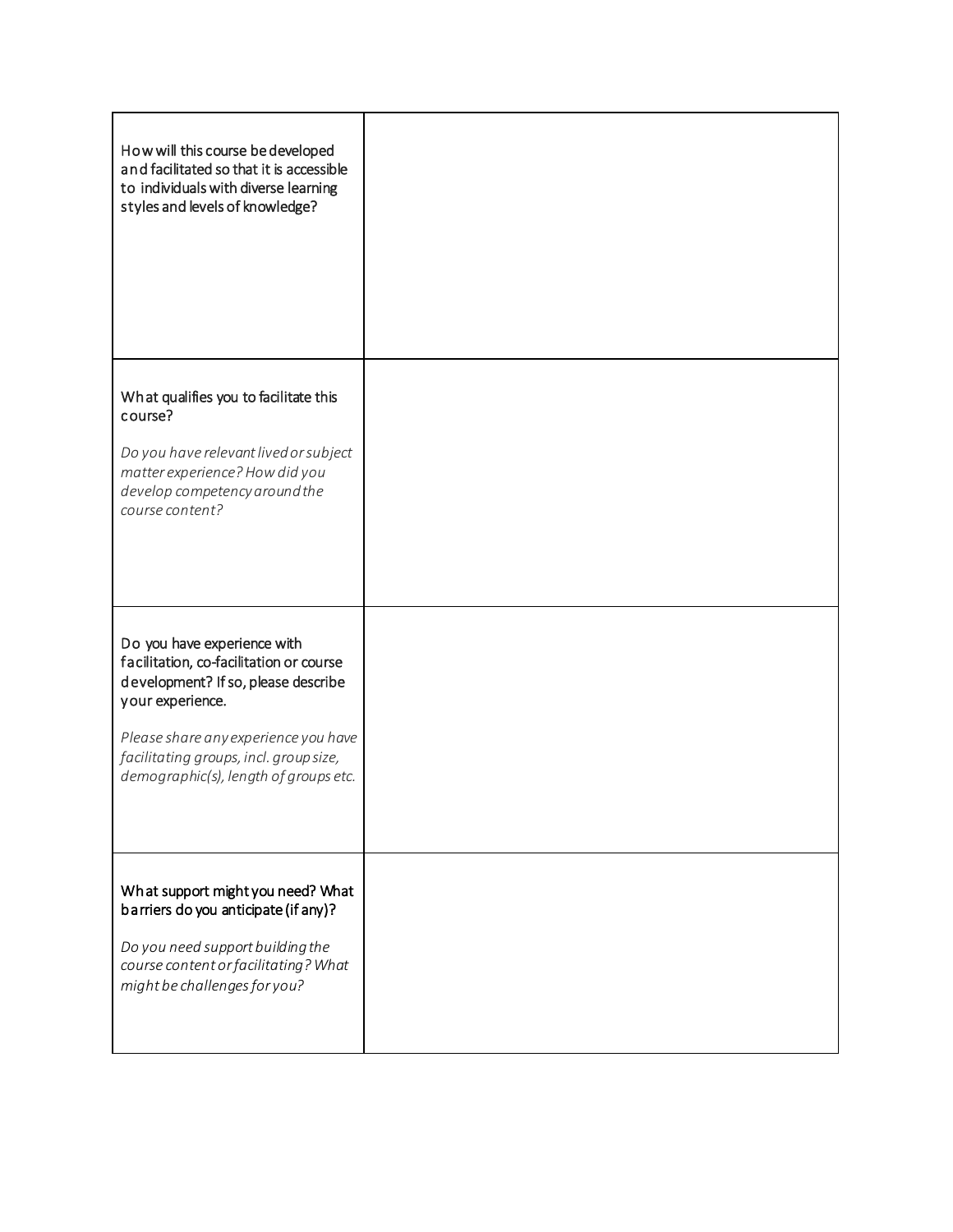| What resources or supplies do you<br>need for the course (if any)?<br>This may mean for you as the<br>facilitator, or for participants.                                                                                                                                         |                             |
|---------------------------------------------------------------------------------------------------------------------------------------------------------------------------------------------------------------------------------------------------------------------------------|-----------------------------|
| Will this be a closed or drop-in group?<br>"Closed" means that once your<br>course has begun, there will be no<br>new enrollments allowed.<br>"Drop-in" means that people can<br>enroll at any time.                                                                            | Closed<br>Drop-In<br>Unsure |
| Will this course be offered online or in<br>person?<br>*Note: Currently all courses willbe<br>offered virtually, but should<br>circumstances change, there may be<br>the opportunity to facilitate in-<br>person.                                                               |                             |
| Is this original content? If not, do you<br>have permission from the owner to<br>use the content?                                                                                                                                                                               |                             |
| What is your preferred time to<br>implement the proposed course? (i.e.<br>summer, in the next 2 months, in the<br>evenings etc.)<br>*Note: Scheduling will ultimately be<br>determined by the needs of the CLC,<br>but we will do our best to work within<br>your availability. |                             |